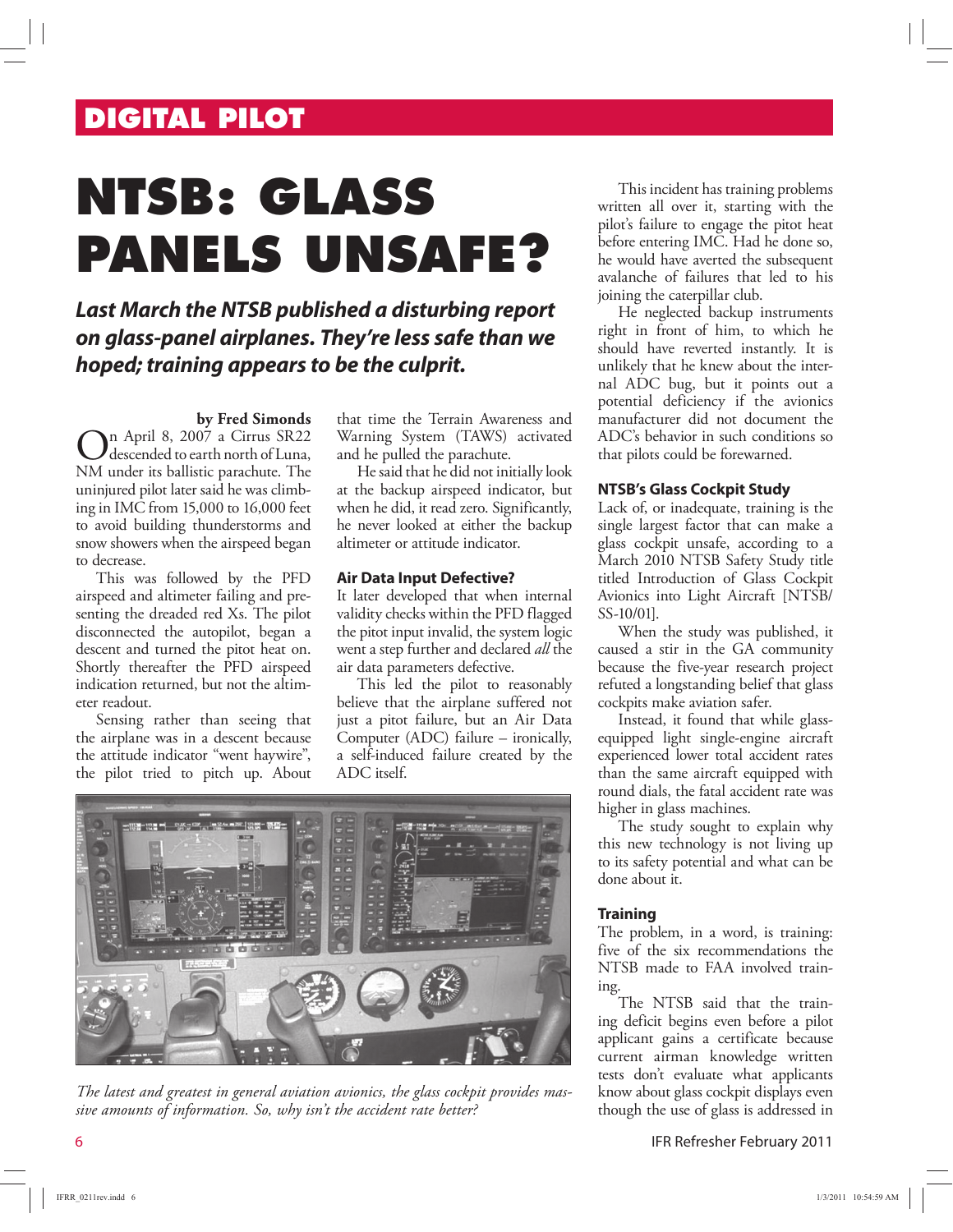### **DIGITAL PILOT**



the Instrument and Instrument Flight Instructor Practical Test Standards (PTS).

Nor does FAA have any equipmentspecific training requirements for pilots operating glass cockpit light aircraft. This absence of specific direction creates a training vacuum in which wide variations in the quality and quantity of initial and recurrent training result.

Except for training provided by airframe manufacturers with the purchase of a new aircraft, pilots seeking to fly glass must either train themselves and/or arrange for equipment-specific glass cockpit training on their own.

### **Poor Training — Bad Habits**

A sad axiom of aviation is that poorly trained pilots exhibit bad habits. With new technology this means they make using glass harder for themselves than necessary and generally fail to get the most from the information available with glass gear, especially weather data.

Further, the dearth of training provided to pilots about glass cockpit systems may lead them, when the heat is on, to misunderstand, misinterpret and inadequately respond to system failures, as with the hapless Cirrus pilot.

The NTSB recommended development of new training procedures and tools to ensure that pilots are prepared to safely operate glass-equipped aircraft.

The FAA responded to this with a recitation on FITS, or FAA Industry T r a i n i n g S t a n d a r d s , introduced in 2003.

FITS is centered on scen a r i o - b a s e d training in an effort to make training more relevant to the real world.

Initially FITS was conceived as being aircraft and

equipment-specific, to the point where FAA could have required type-specific training and a logbook endorsement for same under 14 CFR 61.31(h).

This never happened and the failure of glass-cockpit technology to provide increased available safety is one result.

Since then FAA has gotten away from type-specific training and has adopted a largely passive approach focused on updating training manuals and promoting FITS instructional techniques such as scenarios, task-oriented training and student-led performance reviews.

Frankly, good instructors taught by scenario long before FITS existed,

IFR Refresher February 2011 7







*NTSB data shows the fatal accident rate has been nearly constant while the overall accident rate has crept up (top left). Interestingly, sales of new glass cockpit airplanes tromped round dial sales by the end of 2006 (top right), yet, safety did not increase; a glass cockpit airplane crash was more likely to be fatal than in a round dial airplane (above).*

> and I have yet to see data showing that self-grading is significant in terms of training value.

### **Manufacturer Training Programs**

I have been through both the Cirrus and Cessna, FITS-based, transition training courses and have high praise for them. I found the training organized and thorough.

The NTSB noted that manufacturer training is a checkout rather than a proficiency check. For example, Cessna instructors were prohibited by company policy from endorsing logbooks for Flight Reviews or Instrument Proficiency Checks. It caused me to